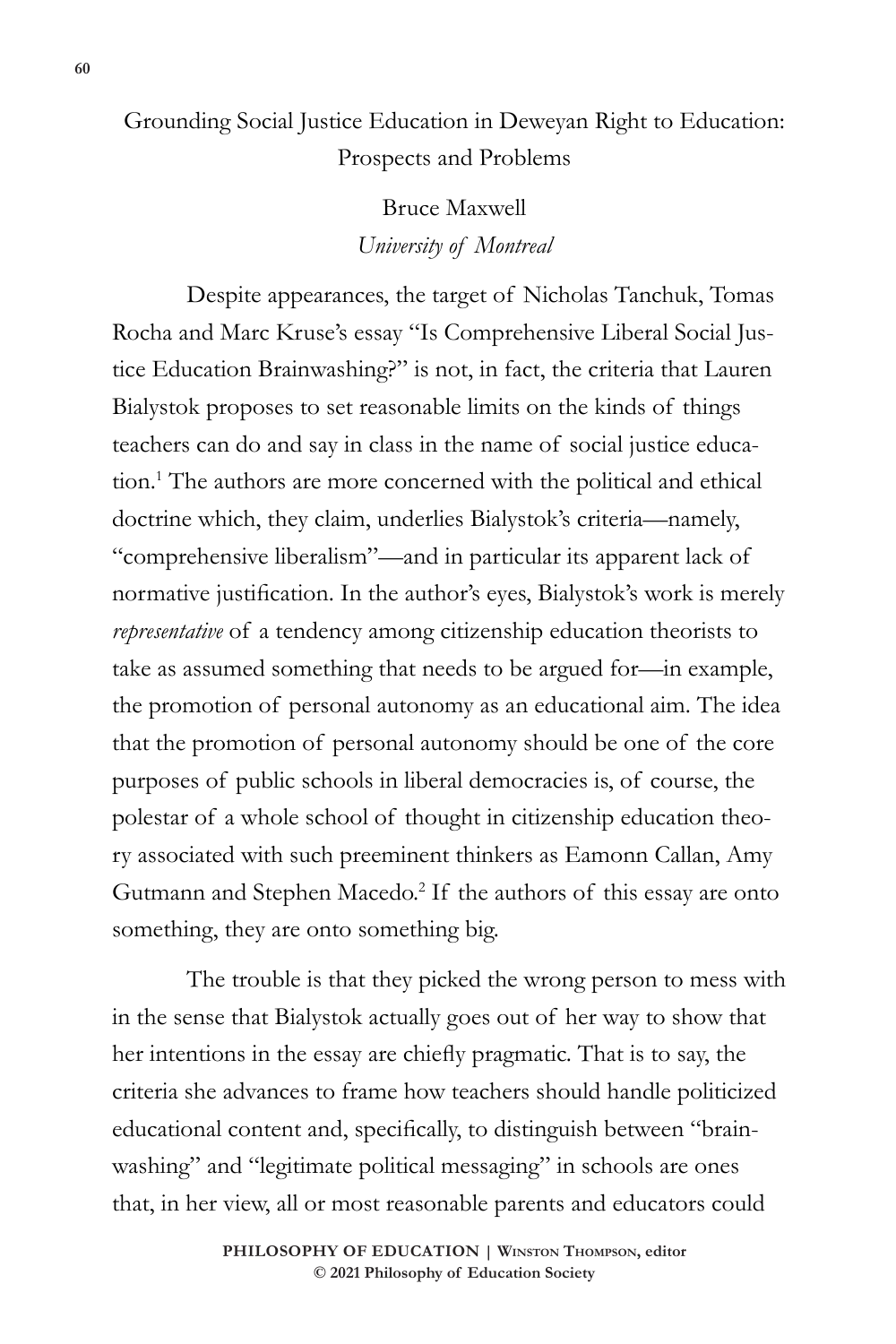accept no matter what their personal political outlook might be.<sup>3</sup> To illustrate what I mean by "pragmatic," take her first criteria that educators are permitted to espouse political, social or ethical perspectives which "have legislative backing." The authors make quite a meal out of this criteria, objecting that it would imply, say, that when residential schools for indigenous children were an integral part of the publicly funded education system in Canada, teachers at the time would have been warranted in promoting and defending their assimilationist (some might say genocidal) goals. Bialystok in fact anticipates this objection in her discussion of law as a work in progress.4 As I see it, her point is merely this: when teachers are faced with an accusation from a parent, colleague or student that they are "brainwashing" students, being able to show that the viewpoint they are promoting in class is consistent with the laws and constitutionally recognized rights and freedoms of the state they work for is a pretty good defense! I'm quite sure that the authors would reply to this reading by pointing out that the problem is rather that the legal framework itself supposes comprehensive liberalism which tells us nothing about whether or not comprehensive liberalism is "true." Such a reply, however, would fail to appreciate Bialystok's lighter touch. All she is saying is that if a particular political view has statutory backing, then it is justifi*able* for teachers to promote it in public schools—or that most parents and educators should consider promoting it justifiable. She is quite careful in the essay to make it clear that while she, personally, tends to support comprehensive liberalism, she is not prepared to commit to the claim that it is ultimately justif*ied* in some deep philosophical or metaphysical sense.

This little misunderstanding may not matter much because, as I said, what the authors are most interested in doing in their essay is exposing comprehensive liberalism's lack of normative foundations and proposing their own Deweyan alternative to what they see as the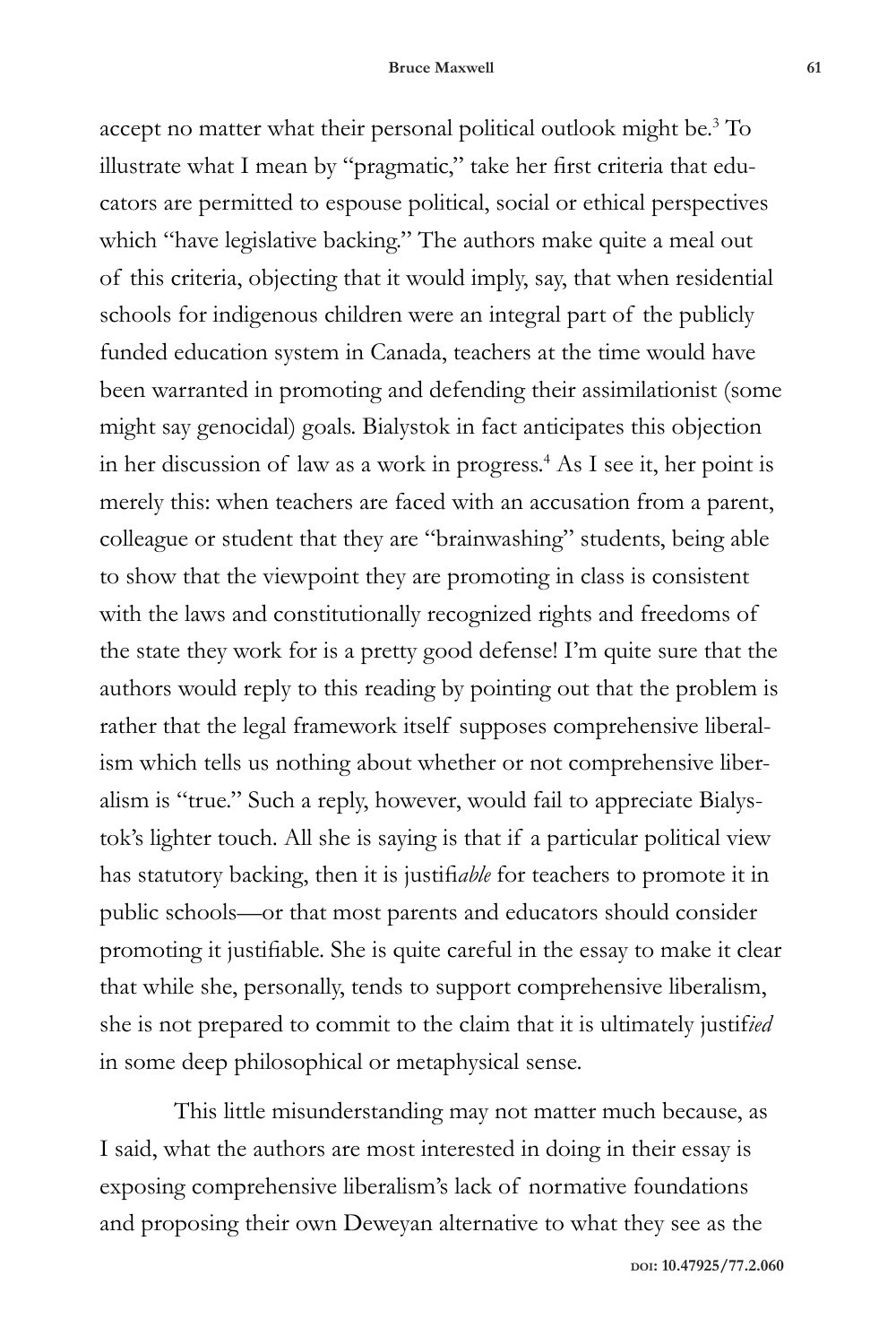dogmatic promotion of comprehensive liberalism among citizenship education theorists. I sympathise with the first objective and am intrigued by the second.

The authors are undoubtedly right to point out that the idea that public schools in liberal-democratic societies have a duty to foster among students the capability to freely choose and pursue the conception of the good life that they judge to be right for themselves is certainly something of a sacred cow in citizenship education theory. They may go too far in asserting that no "ultimate grounding for the commitment to [comprehensive liberalism]. . . . exist[s] in the literature." At least as far as political liberalism is concerned, Isaiah Berlin and John Rawls had a good run at the problem.<sup>5</sup> Be that as it may, it is safe to say that personal autonomy promotion as an aim of education has the status of an axiom in certain quarters of the educational literature.

If one needs evidence that the concept of personal autonomy lacks traction almost everywhere in the social sciences and humanities except in citizenship education theory, one need only browse through the results of a Google Scholar search. For decades now, the concept of personal autonomy has been under relentless assault. So much so that for those with even a cursory acquaintance with the advances in knowledge about the conditions and possibility of rational choice, the tireless hand wringing about autonomy promotion that has characterized citizenship education theory since the 1990s can seem like so much yawn inducing inside baseball. Indeed, what makes this work seem at times rather more like theology than philosophy is not just the lack of "ultimate grounding" for the central concept, but the sense that it is somehow beyond the pale even to raise questions about whether the notion that education should promote personal autonomy might need to be justified or explained.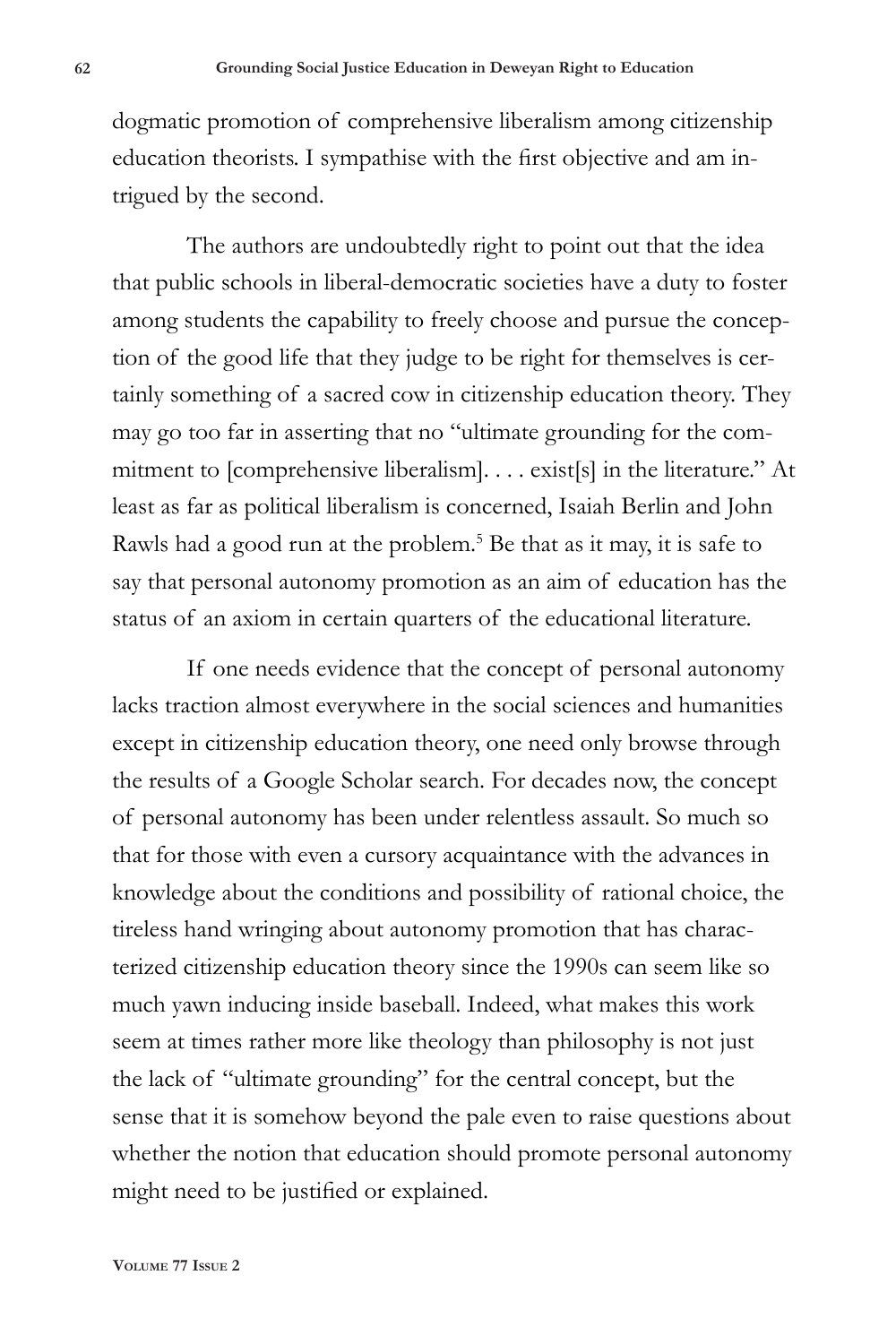## **Bruce Maxwell 63**

As for the proposed alternative to comprehensive liberalism as a basis for autonomy promotion in schools put forward in the essay, the idea that such a justification can be found by appealing to the value of education itself rather than "external political values" is definitely interesting. The argument seems to be that if one accepts the Deweyan idea that the *raison d'être* of education is "to promote learning and problem solving in community," then there is a perfectly serviceable justification for inclusion and embracing diversity built right into the purpose of education. From this perspective, we need not go outside education and draw on a substantive political doctrine like comprehensive liberalism to do the required justificatory work.

Still, I have trouble seeing how this idea is more than just fancy for the right to education ("education" being defined in a specific Deweyan sense), and if this is the case then the foundations of the position the authors are putting forward in their essay might be even shakier than comprehensive liberalism's. Reason being that if we accept to play the "ultimate foundations" game the authors are proposing, it is apparent that the authors have not provided one for their alternative to comprehensive liberalism. More importantly, I would hazard that whatever ultimate justification there might be for a Deweyan *right* to education, it is almost certain to converge with whatever ultimate justification there might be for the right to personal autonomy. Both, after all, are rights; if they are important to pursue in schools it is *because* they are rights. To make matters worse for the authors, the onus would appear to be on them to make a convincing case for the existence of a *Deweyan* right to education as well. On what grounds should we accept their prioritization of learning in community over and above not only personal autonomy, but any other of the numerous alternative accounts of the most important aims of education that litter the history of educational ideas? What makes learning in com-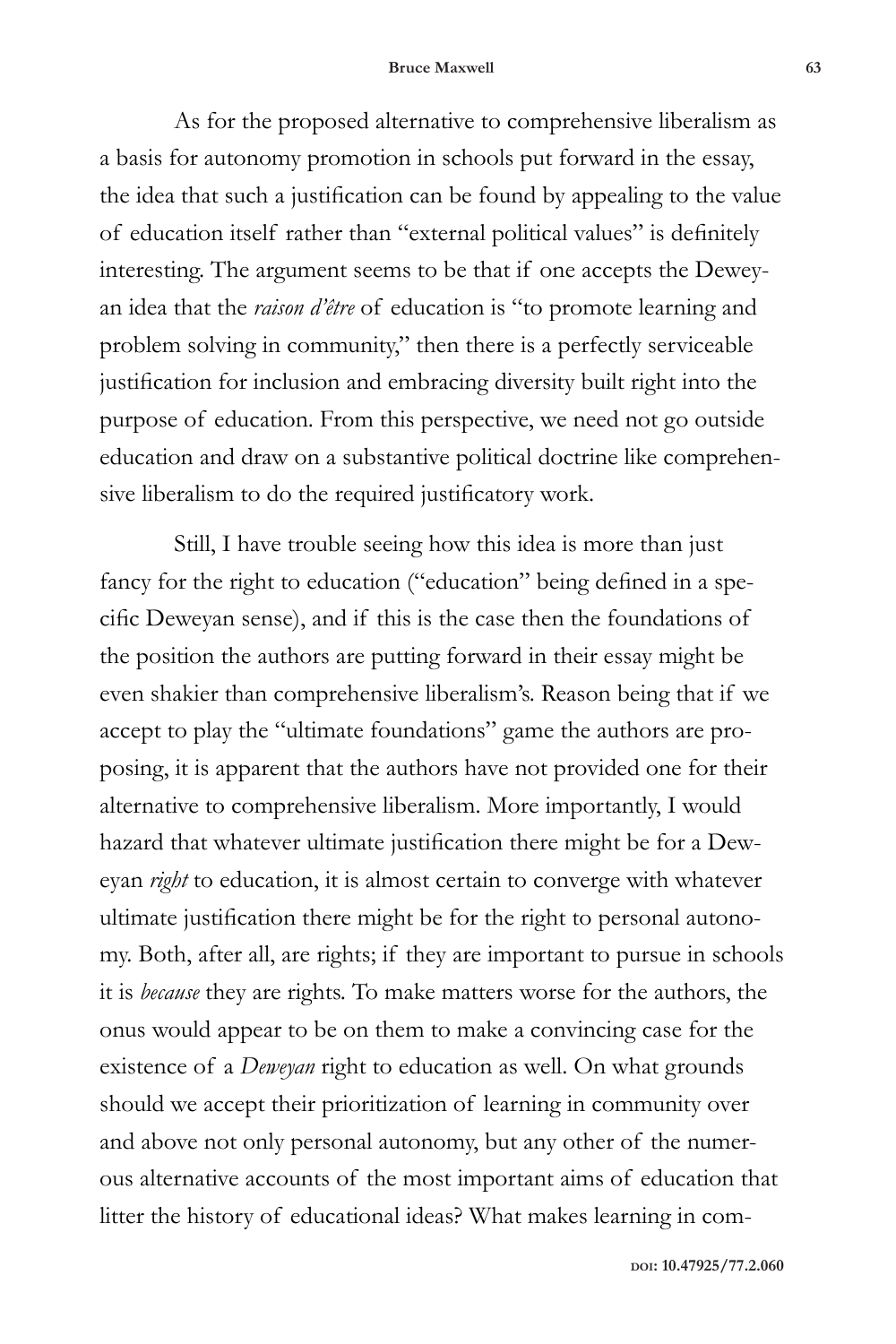munity more compelling than, say, happiness and self-confidence à la Alexander S, Neill, self-actualization à la Carl Rogers, conscientization à la Paulo Freire or even maximizing human capital à la Gary Becker?<sup>6</sup>

Bialystok's criteria are highly attractive as is her approach to establishing it. She addresses the issue in terms that are meaningful for educators: how to draw the line between the *legitimate use* of a teacher's authority to promote particular-shared values, and the results of political decision making, and the *abuse* of teacher authority by imposing personal beliefs on a captive audience of students. The standard she sets for justifying the criteria is relatively modest and therefore realistic: rationally compelling for concerned parties in a particular time and place. The authors of this essay are right to be skeptical about the blind faith that some citizenship education theorists place in personal autonomy as an aim of education, but they are wrong to think that Bialystok is one of them.

1 Nicolas Tanchuk, Tomas Rocha, and Marc Kruse, "Is Comprehensive Liberal Social Justice Education Brainwashing?" *Philosophy of Education* 77, no. 2 (2021); Lauren Bialystok, "Politics Without 'Brainwashing': A Philosophical Defence of Social Justice Education," *Curriculum Inquiry* 44, no. 3 (2014): 415.

2 Eamon Callan, *Creating Citizens: Political Education and Liberal Democracy* (Oxford: Clarendon Press, 1997); Amy Gutmann, *Democratic Education* (Princeton, NJ: Princeton University Press, 1999); Stephen Macedo *Liberal Virtues: Citizenship Virtue and Community in Liberal Constitutionalism* (Oxford: Oxford University Press, 1990).

3 Bialystok, "Politics Without 'Brainwashing,'" 429.

4 Bialystok, 433.

5 Isaiah Berlin, *The Crooked Timber of Humanity: Chapters in the History of Ideas* (Princeton, NJ: